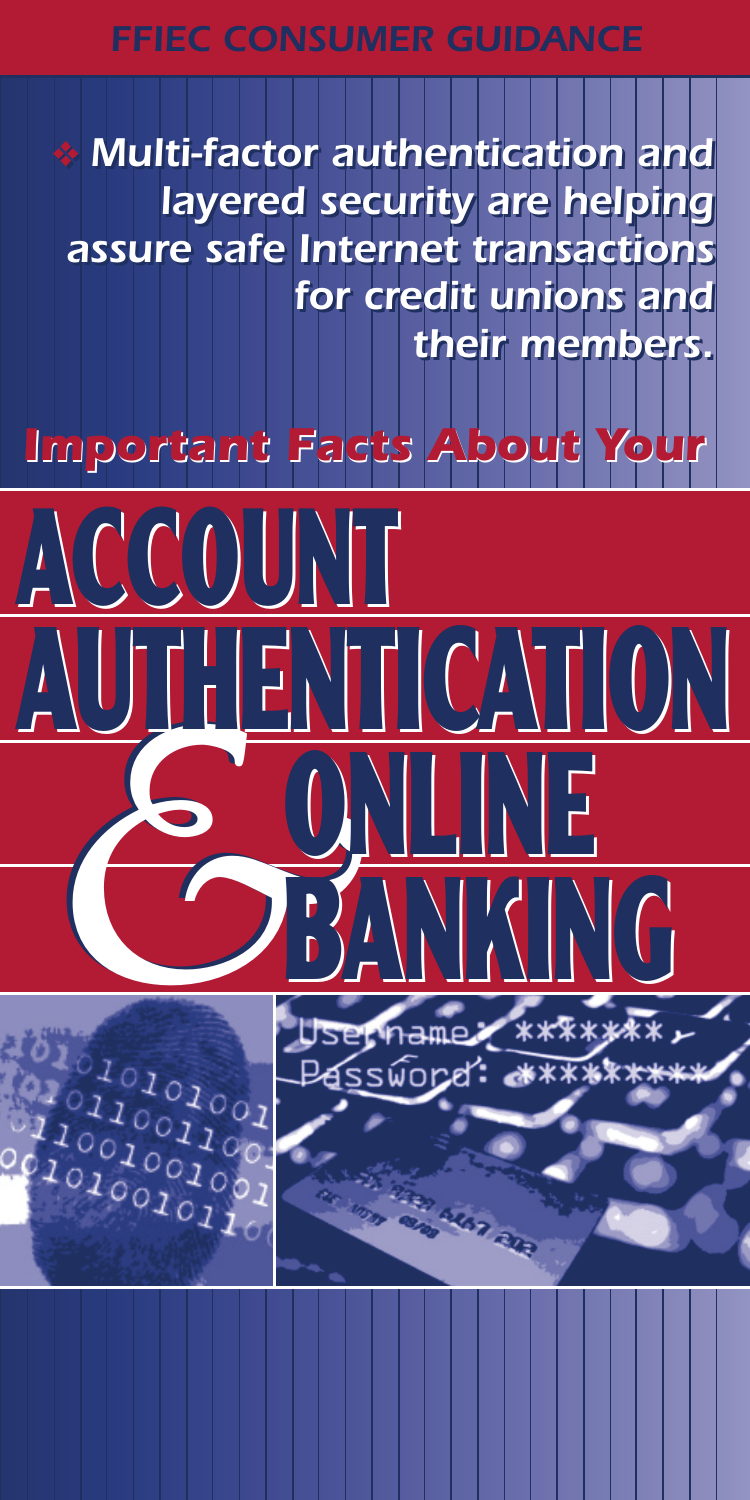# **Online Security Is Our Top Priority! Online Security Is Our Top Priority!**

If you use online or mobile banking, you will be interested to learn that six federal financial industry regulators teamed up recently to make your accounts more secure. f you use online or mobile banking, you will be interested to learn that six federal fi nancial industry regulators teamed up New supervisory guidance from the Federal Financial Institutions Examination Council (FFIEC) will help credit unions strengthen their vigilance and make sure that the person signing into your account is actually you. The supervisory guidance is designed to make online transactions of virtually all types safer and more secure.

# ❖ **UNDERSTANDING THE FACTORS**

Online security begins with the authentication process, used to confirm that it is you, and not someone who has stolen your identity. Authentication generally involves one or more basic factors:

- Something the user *knows* (e.g., password, PIN)
- Something the user *has* (e.g., ATM card, smart card)
- Something the user *is* (e.g., biometric characteristic, such as a fingerprint).

Single factor authentication uses one of these methods; multi-factor authentication uses more than one, and thus is considered a stronger fraud deterrent. When you use your ATM, for example, you are utilizing multi-factor authentication: Factor number one is something you have, your ATM card; factor number two is something you know, your PIN.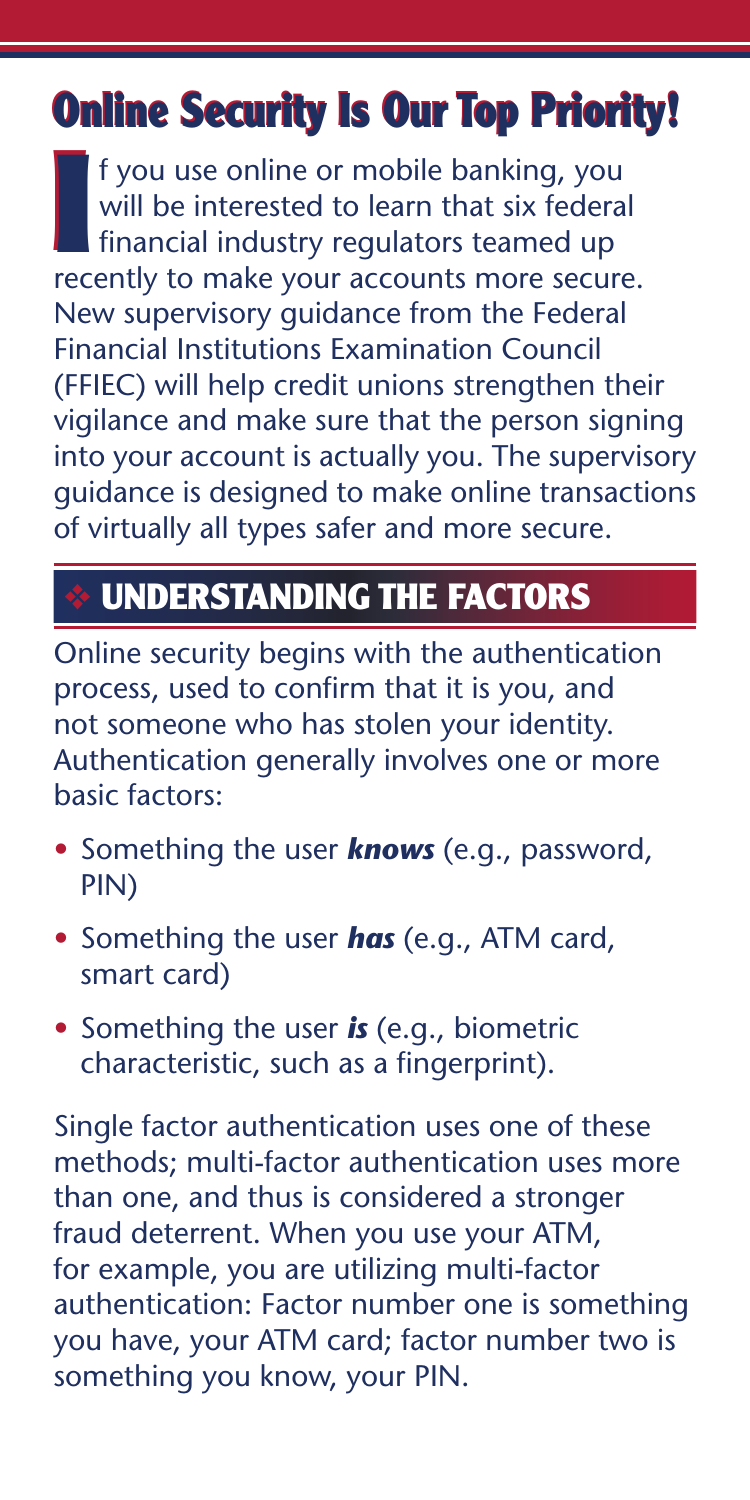To assure your continued security online, your credit union uses both single and multi-factor authentication, as well as additional "layered security" measures when appropriate.

## ❖ **LAYERED SECURITY FOR INCREASED SAFETY**

Layered security is characterized by the use of different controls at different points in a transaction process so that a weakness in one control is generally compensated for by the strength of a different control. An example of layered security might be that you follow one process to log in (user/password), and then give additional information to authorize funds **transfers** 

Layered security can substantially strengthen the overall security of online transactions… protecting sensitive member information, preventing identity theft, and reducing account takeovers and the resulting financial losses.

The purpose of these layers is to allow your credit union to authenticate members and detect and respond to suspicious activity related to initial login and then to reconfirm this authentication when further transactions involve the transfer of funds to other parties.

### ❖ **INTERNAL ASSESSMENTS AT YOUR CREDIT UNION**

On the back-end, the new supervisory guidance offers ways your credit union can look for anomalies that could indicate fraud. The goal is to ensure that the level of authentication called for in a particular transaction is appropriate to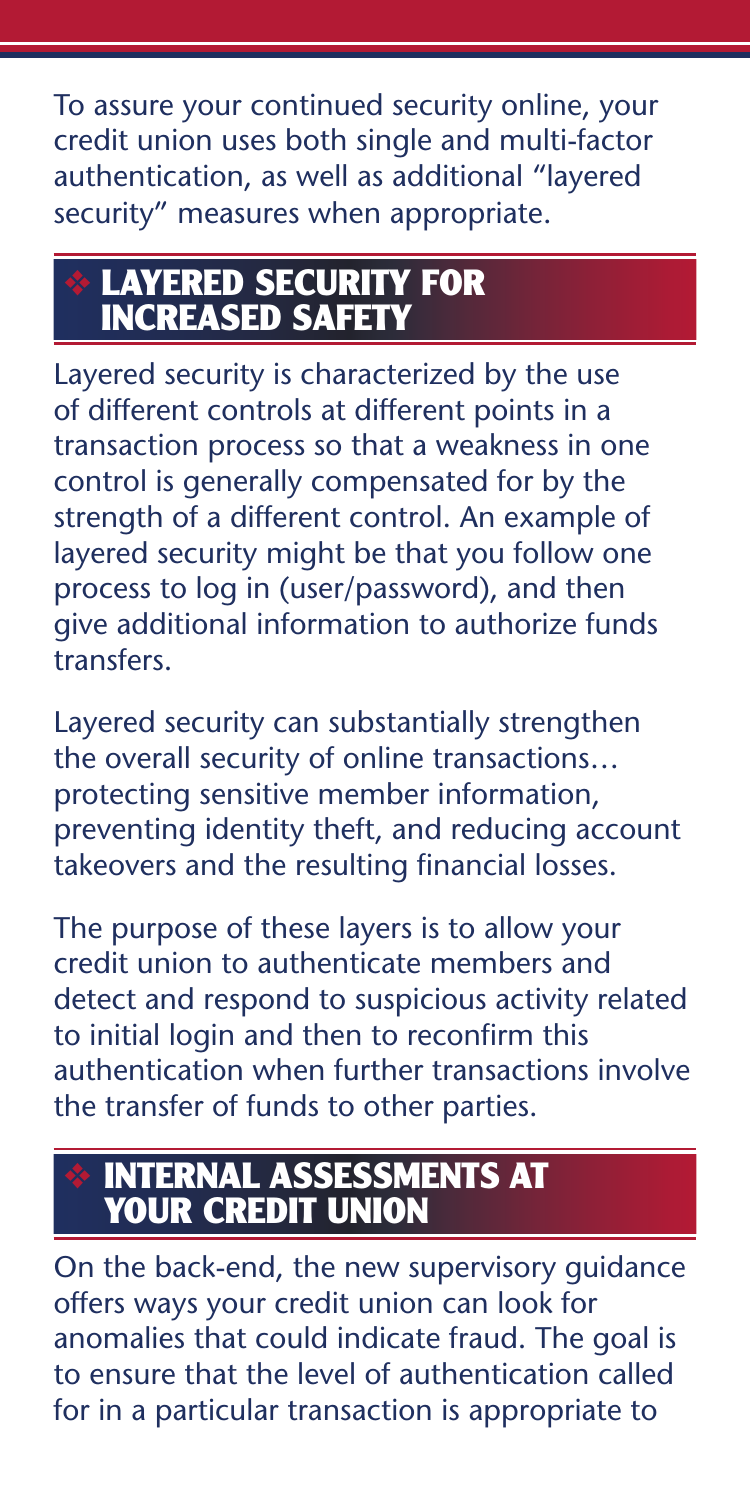the transaction's level of risk. Accordingly, your credit union has concluded a comprehensive risk-assessment of its current methods as recommended in this supervisory guidance. These risk assessments consider, for example:

- changes in the internal and external threat environment
- changes in the member base adopting electronic banking
- changes in the member functionality offered through electronic banking; and
- actual incidents of security breaches, identity theft, or fraud experienced by the institution or industry.

Whenever increased risk to your transaction security might warrant it, your credit union will be able to conduct additional verification procedures, or layers of control, such as:

- Utilizing call-back (voice) verification, e-mail approval, or cell phone-based identification
- **Employing member verification procedures**, especially when opening accounts online.
- **Analyzing banking transactions to identify suspicious patterns.** For example, that could mean flagging a transaction in which a member who normally pays \$10,000 a month to five different vendors suddenly pays \$100,000 to a completely new vendor.
- **Establishing dollar limits that require manual intervention** to exceed a preset limit.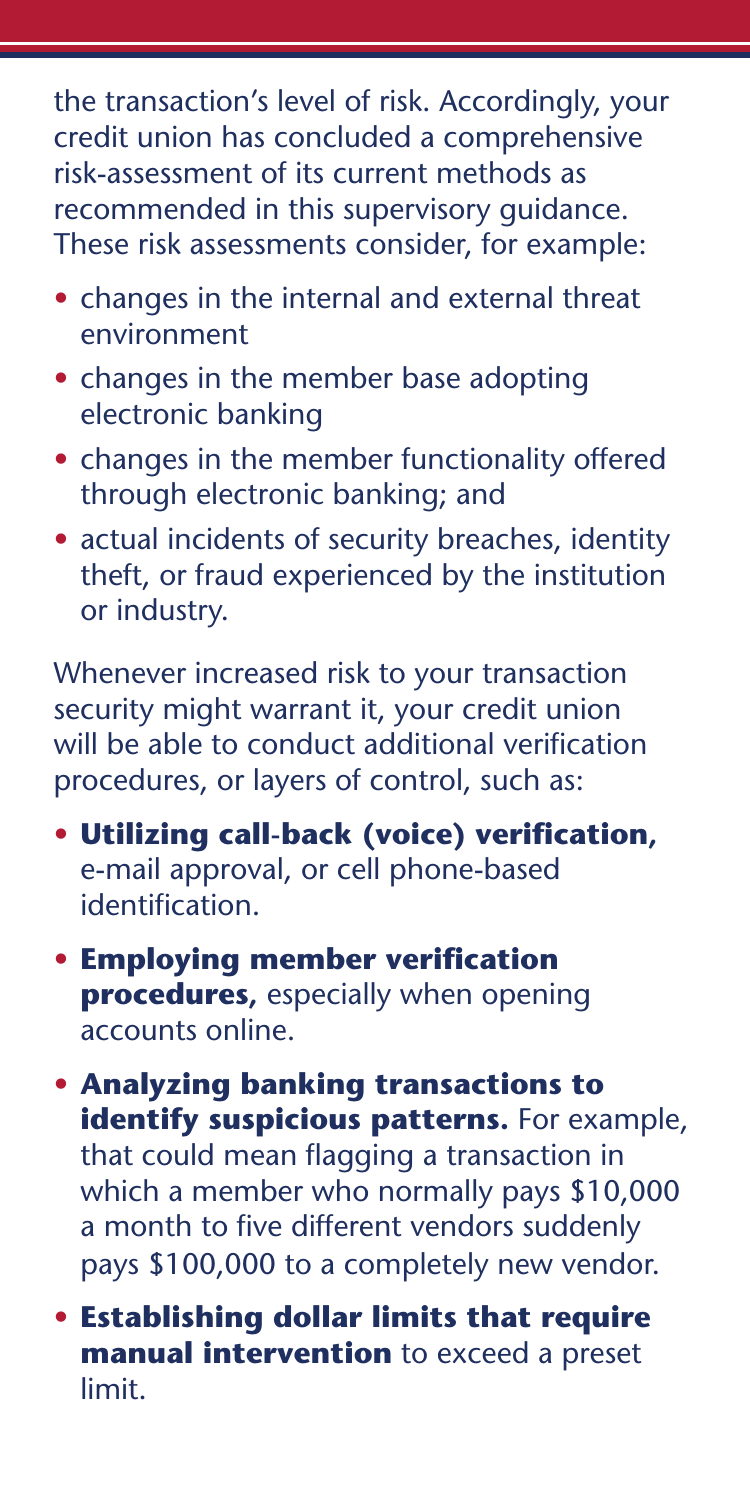## ❖ **YOUR PROTECTIONS UNDER "REG E"**

Credit unions follow specific rules for electronic transactions issued by the Federal Reserve Board. Known as *Regulation E,* the rules cover all kinds of situations revolving around transfers made electronically. Under the consumer protections provided under *Reg E,* you can recover internet banking losses according to how soon you detect and report them.

*Here is what the Federal rules require:* If you report the losses within two days of receiving your statement, you can be liable for the first \$50. After two days, the amount increases to \$500. After 60 days, you could be legally liable for the full amount. These protections can be modified by state law or by policies at your credit union, so be sure to ask your credit union how these protections apply to your particular situation.

#### ❖ **MEMBER VIGILANCE: THE FIRST LINE OF DEFENSE**

Of course, understanding the risks and knowing how fraudsters might trick you is a critical step in protecting yourself online. You can make your computer safer by installing and updating regularly your

- Anti-virus software
- Anti-malware programs
- Firewalls on your computer
- Operating system patches and updates